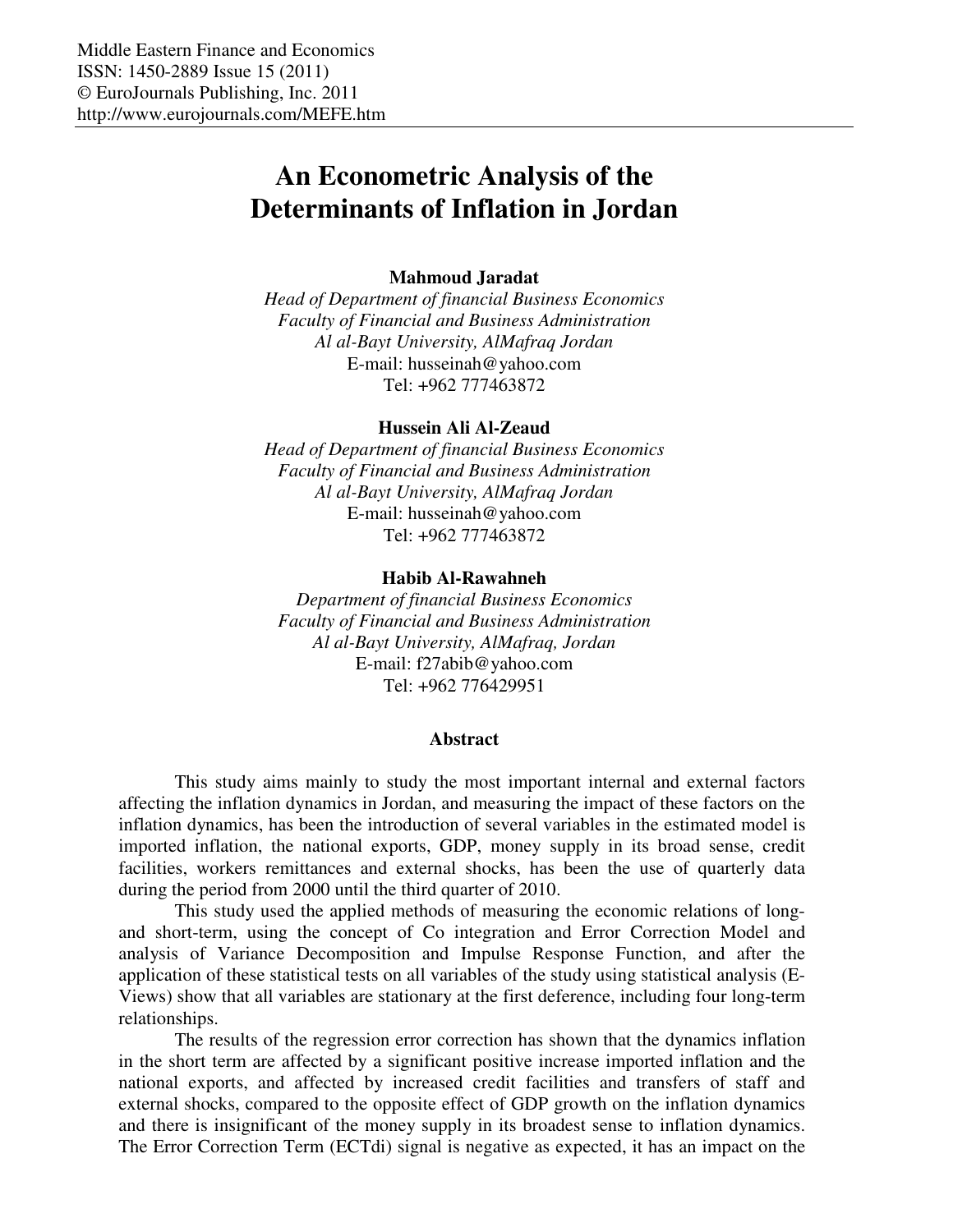balance in the long term, and the speed of adaptation in the access to long-term is 0.064030 that is approximately 6%.

The test results of Variance Decomposition and test Impulse Response Function showed a consensus with the previous tests. And the study's recommendations can be summarized as the need for effective policies to reduce imports and increase GDP and internal balance, increase foreign investment in local productive sectors.

**Keywords:** Inflation Dynamics, Error Correction Model, GDP, money supply, Impulse Response Function, Jordan.

# **Introduction**

The inflation of the topics that is still controversy exists about the causative factors and therefore the appropriate policies to curb it, but it can be said that inflation in general is affected by internal and external factors vary in importance depending on the nature of the economy and the degree of openness to the outside world.

In the small economy open to the outside Jordanian economy play external factors play increasingly important with the increasing degree of openness, Jordan has suffered from high inflation rates in recent years in prices of imported consumer goods and materials, was also in the prices of consumer goods and materials and local real estate, land, and most services and this in turn affected the purchasing power of money where the latter is closely linked to the General level of prices, higher General level of prices declining purchasing power of money in the economy and vice versa, Naturally, the appropriate size of the money in the economy in a State with the output of goods and services or the so-called GDP, if the quantity of money in the economy is greater than the output of goods and services of such a situation will lead to higher inflation, thus decrease in purchasing power of money, nor is it normal that an economy is in goods and services that are not matched by a sufficient amount of money to buy it. This situation also has drawbacks which notably decreased aggregate demand and the emergence of a situation of economic stagnation.

Inflation cannot be explain that high prices, but is an integral part of the current global economic crisis, and crises experienced by each country, that because of unemployment and the housing crisis and the high transport fares, reduced agricultural yields, disaster, sabotage, smuggling and wars and the fall in the price of local currency in the currency markets, instability and corruption.

The widespread trend towards consumption, who has led to the creation of the Community consumption, which is one link to inflation. Hence, to study the possibility of controlling inflation and dynamism is one of the themes to be addressed in Jordan, therefore, requires the authorities monitor inflation closely and are taking action and policies necessary to find solutions to this problem, which would reduce and that's what this study is trying to do.

# **Problem Statement**

The problem with the study that inflation is almost a phenomenon permeated all the countries, which requires analysis of the causes of inflation and stand by to work on finding appropriate solutions to address this dilemma in the Jordanian economy and the affect it economically, socially and politically, and can formulate the problem of the study of wonder the following:

- Are influenced by inflation dynamics in Jordan due to higher imported inflation represented by higher prices of imports?
- Are influenced by inflation dynamics in Jordan as a result of the rise in Jordanian exports to the foreign market?
- Are influenced by inflation dynamics in Jordan as a result of the high GDP?
- Are influenced by inflation dynamics in Jordan as a result of the high money supply in the broad sense?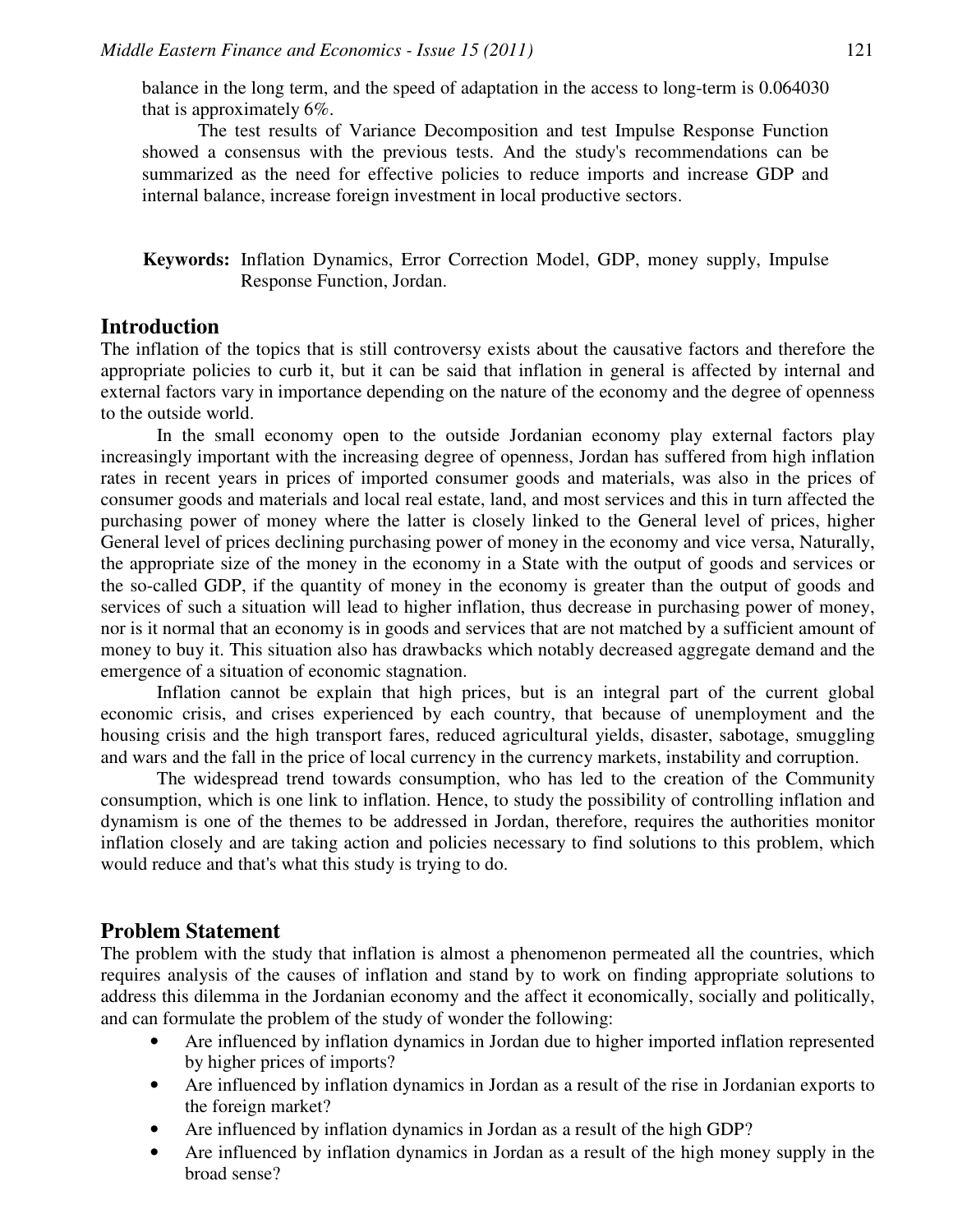- Are influenced by inflation dynamics in Jordan as a result of rising workers' remittances?
- Are influenced by inflation dynamics in Jordan widening banking facilities an increase of the demand for purchase -?
- Are influenced by inflation dynamics in Jordan as a result of external shocks represented by the war on Iraq -?

# **Importance of the Study**

- There is no doubt that knowledge for the future level of inflation in Jordan greatly help to avoid some negative effects resulting from it, so the studies in this framework are running down a niche area, and imposes itself as a branch of an independent scientific view of the important role played by the expected rates of inflation, like the other of economic phenomena and other social, in the design and policy guidance and the appropriate programs.
- The study of inflation dynamics has not received much attention in the Arab library of this study may be one of the efforts made to bridge this shortfall.
- The study of inflation dynamic is one of the elements that organizations should Jordanian economic interest in them and so help them to face the economic challenges posed by global changes present related and benefit.
- the difficulty of relying heavily on the results of studies and research in foreign and applied to the Jordanian market due to differences of economic and social development.
- Characterized in this study being one of the first studies of its kind in Jordan, and most studies have looked into an environment different from the environment of Jordan, and Jordanian libraries lack of such studies and knowledge informed by the researcher.

# **Objectives of the Study**

The choice of this study is due primarily to the importance of quantitative techniques in economic analysis and to the importance of forecasting future values of economic phenomena such as inflation rates, which makes it possible to control inflation is easy.

The aim of this study was to achieve a number of objectives including:

- Describe the most important factors affecting the dynamics of inflation in Jordan is the various internal and external factors.
- Highlight the theoretical basis and practical analytical to the phenomenon of inflation and drop it on the reality of Jordan.
- Help decision makers to take appropriate policy to find solutions and responses to the problem of inflation.

# **Review of the Related Literature**

• Study Mansour (2010) entitled: inflation dynamics in Yemen

This study aimed to explain the inflation dynamics in Yemen during the time period (1990- 2007) to this end, he used three distinct models:

One-equation model, a model construction methodology, the model error correction.

The results of this study suggest that the inflation dynamics in Yemen affected by international shocks, and low exchange rates, and crises of domestic demand and monetary innovations. The price of imports is largely affected by world prices and low exchange rates. In the short term inflation is affected by external shocks, represented by international prices and calculates the exchange rate by a large margin, but in the medium term it is affected by shocks of domestic money supply and domestic demand.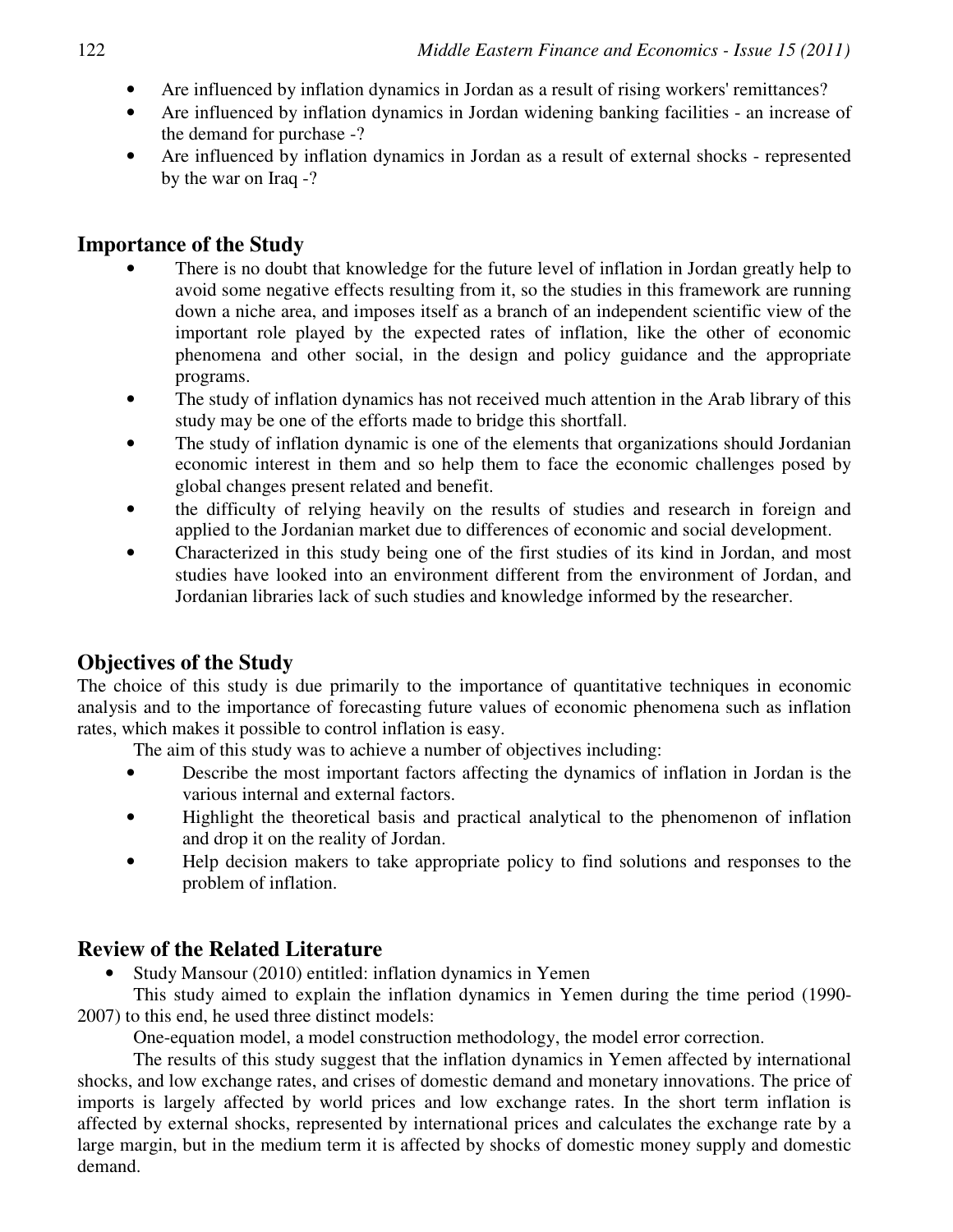• Study (Nathan Porter, 2010) entitled: dynamics of prices in China

This study aimed to look at the factors that increase the rate of inflation in the Greater China in particular, and note the movements in inflation is food for the compilation of demand factors, such as movements in the output gap and monetary conditions, as in the display, such as movements in input prices and world prices, and the occurrence of disasters natural fluctuations in production capacity, and also investigate the extent of the indirect effects of inflation over the provinces and the main land between the economies of Greater China through the use of form VAR. All of this for understanding the dynamics of inflation at the national level in China. The result of this study to a limited role of direct pressure on the demand for non-food inflation, and also rely on measures to measure the output gap, as there are difficulties in measuring the gap in production economies, rapid changes in the economy such as China.

• Study Ibrahim Saif and David Dabartolo (2007) entitled: The impact of the Iraq War's Impact on Growth and Inflation in Jordan.

Consider this study the impact of the Iraq war from 2003 on growth and inflation in Jordan and explore the business relationship Jordanian-Iraqi, and changes in the consumer price index in Jordan and Iraqi investment in Jordan, and try to indicate the difference between the economic challenges formed by the war in Iraq in general and by the Iraq is in Jordan are particular. This study resulted in that the main cause of inflation is the Iraqi presence as what other factors, including rising oil prices and an end to Government support for petroleum products and export food products to the market throughout the Gulf Jordan contributed to the rising prices.

One of the most important findings of the study that inflation in the provinces greater than inflation in Oman, where a large proportion of Iraqis.

# **Characteristics of the Economies of Underdeveloped Countries, Leading to Inflation**

### **1. Specialization in the Production of Raw Materials**

The adoption of most of the economies of underdeveloped countries on the production of raw materials to the growing role of the export sector in the national economy, but the reliance on a single or limited number of goods produced by these economies for export, making them vulnerable to the vagaries of monetary and price, as a result of fluctuations in demand conditions and supply of those substances , The occurrence of an increase in the exports of the underdeveloped countries of raw materials depends on the economic conditions of industrialized countries and increasing production, which depends on the size of the demand for their products, and supply conditions in underdeveloped countries is affected by many factors that weaken their ability to export, such as fluctuations in weather conditions that impact on revenues from agricultural production or natural disasters destroy crops or mining or resources may lead to cracks in the layers leading to leakage and depletion of oil wells.

In light of this, the underdeveloped countries face two kinds of problems that are related to production and export of raw materials, both in the short term or long-term, as these countries face in the short term problems related to the volatility of demand for its products in global markets for raw materials, which may occur due to increased competition synthetic substitutes produced by those countries or reduce its use in industrial processes, is also facing exports of the underdeveloped countries of the raw materials problems in the long term is to decrease the flexibility showcase their products and thus influence the size of its exports, and therefore the fluctuations in the exports of underdeveloped countries makes them vulnerable to waves of Non-monetary and price stability, on the grounds that these economies are highly sensitive to inflationary pressures because of their reliance on the export of raw materials that face fluctuations in their prices in global markets, which are determined by the forces of supply and demand for its products. We must distinguish between two cases: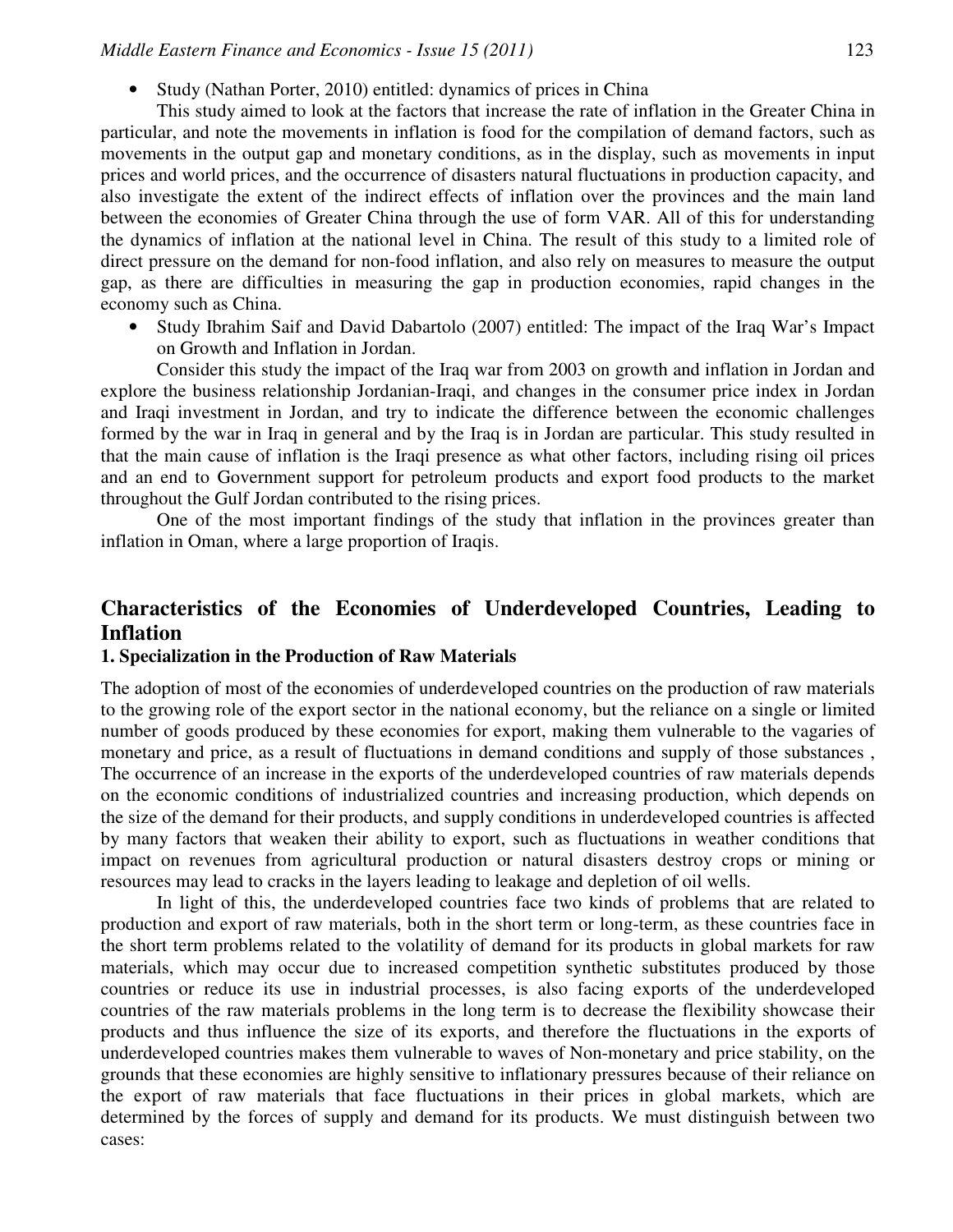## **A. Situation of Higher Export Prices**

Rising raw material prices in world markets, to increase exports of underdeveloped countries, which means increasing their foreign exchange earnings, and thus the high level of access that are often directed towards consumer spending, given To the low entry majority of individuals in those countries and low motives of savings they have, As for the rest of the individuals in those communities and that their incomes are rising, which is often directed towards investment spending or spending on luxury goods or entertainment. Therefore, the increase in the volume of cash income generated from the increase in export volumes often lead to inflationary pressures in the economy, which is due mainly to the low elasticity of the production in those countries and its inability to meet the increase in demand, due to limited production capacity and lack of increase in the short term. The increase in export earnings to pay the workers to demand higher wages, and which soon spread to the rest of the national economy, taking into account that the decline in export earnings do not result in lower

## **B. Situation of Low Prices of Exports**

A decrease in export earnings in underdeveloped countries, whether the result of lower demand for its products, or lack of flexibility of its production of raw materials, or due to low competitiveness in international markets, expose these economies to the inflationary pressures caused by the decrease in revenues from foreign exchange which was used to finance consumption and investment spending and public spending in those countries, in addition to the proceeds went down the state taxes that were imposed on exports as well as the tax imposed on the entry of exporters, which weakens the ability of the state to finance imports, the financing of current expenditure and investment expenditure necessary, due to the inability of the state to control government spending in the short term, and the inability of the productive apparatus to meet the increase in aggregate demand, which is usually confronted by the increase in imports, thus contributing to increase the budget deficit, and that the inability of state revenues to cover its expenses, making those countries more vulnerable to inflationary pressures, due to the adoption of these countries to finance their budget deficits by borrowing from the banking system, which is financed through the new versions of cash, which works to increase inflationary pressures in the economy.

# **2. State Financial Machine Rigidity**

Are tax systems in underdeveloped countries Bjmudha, lack flexibility and change depending on the changes that occur in the economy, and reflects the stagnation and backwardness in the tax systems in underdeveloped countries how little effort the tax in those countries, and through the low proportion of tax revenues to GDP, which often form about 12% - 15% compared with developed countries, which will reach the percentage of the proceeds of harm's Vice to about 30% of GDP. Also constitute indirect taxes, a large proportion in the total tax proceeds compared to the direct tax, and characterized by indirect taxes, direct taxes and the abundance of easily collected revenues, as well as flexibility and translation of the economic situation. However, the control of the owners of private interest and control in guiding the tax legislation, not inconsistent with their interests, led to the stagnation of such legislation, and not to increase tax revenues needed to finance the economic development process, which forced the state in light of lower revenues from taxes to resort to borrowing from the banking system which is usually financed through monetary issuance, or reliance on Foreign loans to finance economic and social development, but the dependence on such sources of inflation that lead to increase the amount of money circulating in the economy lead to increased inflationary pressures, since the increase in the amount of money in circulation does not offset by an increase in real output, which drives prices upward . However, the country's attempts to reduce the money supply by adjusting the public expenditure by restricting bank credit, which in turn leads to lower money supply at a lower rate than the rate of decline in the volume of demand, which results in an economic recession will be followed by the inflation caused by excess demand in the economy, which in turn leads to what is known as the inflationary recession or stagflation.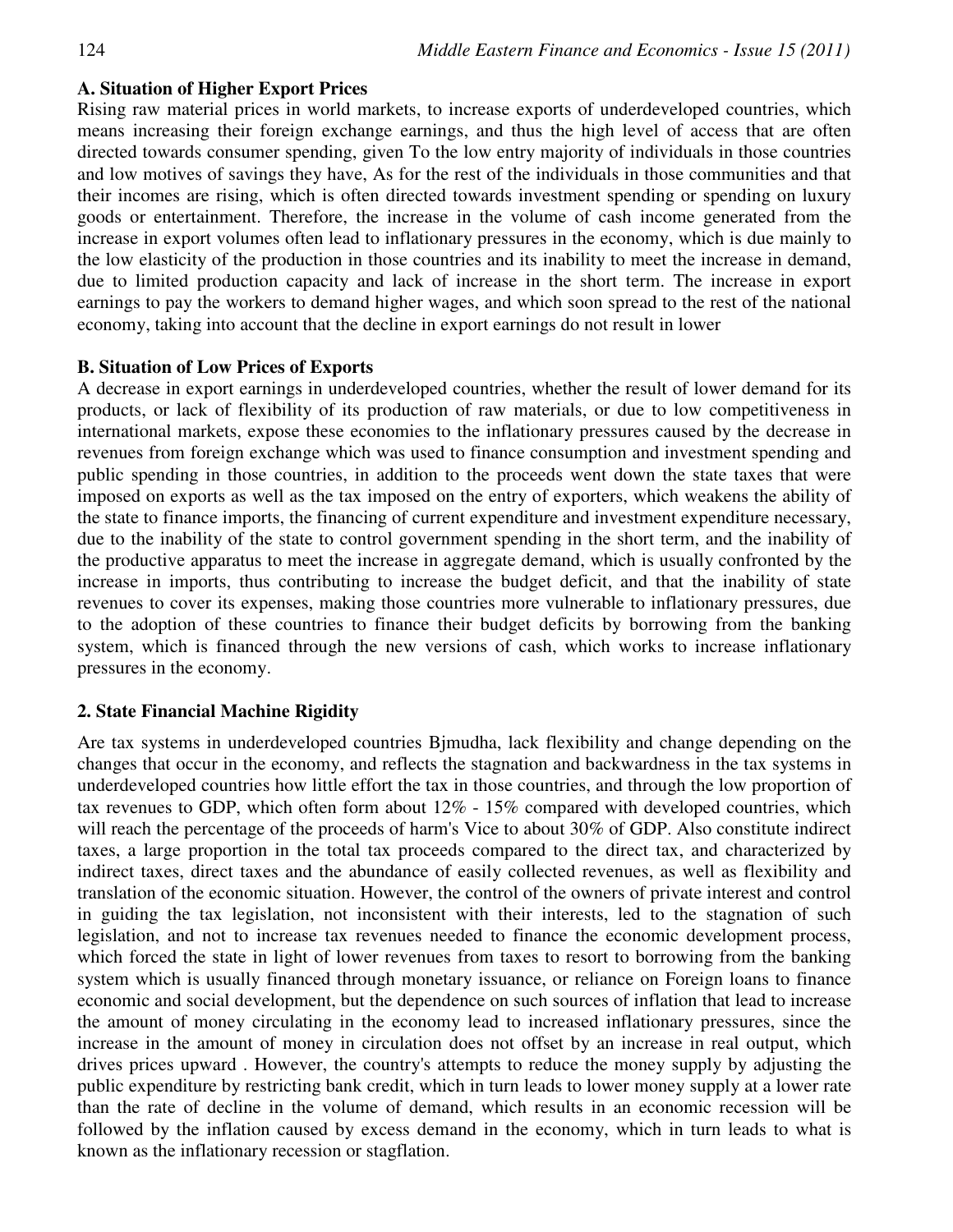## **Reality and Indicators of Inflation Dynamics in Jordan**

The Jordanian economy, a pattern is ideal for small and open economy was reflected clearly on the affected cash flow received by the external shocks, and characterized its economy, lack of natural resources, and more than 70% of the value added of GDP in the services sector, especially trade, tourism and banking, there is a manufacturing traditional mining, phosphate, potash, oil refining and production industries and light manufacturing, particularly textiles, clothing and gained in importance recently in light of the relatively large opening of the Jordanian economy to international trade. Jordan's economy also suffered from a chronic deficit in the trade balance, as well as deficits in the general budget of the State, and Jordan received large amounts of workers' remittances from neighboring Arab countries.

And tracking the evolution of inflation rates in the Jordanian economy as shown in Figure (1) that the rate of inflation of 0.7% in 2000 and continued increasing thereafter, and notes that 2004 has recorded a jump clear in the rate of inflation at about 3.4%, due to war launched by the United States with the countries of the coalition on Iraq and the attendant stopped the flow of Iraqi oil and the entry of a large number of Iraqis to Jordan, which has led to increased prices significantly, especially real estate. Either the second leap occurred in 2006 rising to 6.25 percent, then fell in 2007 to 4.7% and then returned to raise significantly in 2008 to up to 14%, hit by high prices globally, especially oil prices, which recorded an unprecedented rise in this year that Jordan imports complete its oil needs from abroad. As witnessed in 2009, down significantly so as to prevent the inflation rate to minus 0.7%, and attributed this decline to the financial crisis that has befallen the economies of the world, which in turn affected the Jordanian economy, and in light of the continuation of the current economic crisis has increased rates of inflation for 2010 to up to 5% depending developments on the global crude oil prices.





#### **Methodology**

This study uses the following model to test the stationary of a recipe:

 $\Delta Xt = \mu + \gamma Xt-1 + \Sigma \phi \Delta Xt-i + \varepsilon t$ 

This is called a test Augmented Dickey Fuller "ADF", and that the test ADF to test the imposition of the basis for the lack of stationary is (H0 :  $\gamma = 0$ ), and the imposition of the alternative is (H1:  $\gamma$  < 0) If ( $\gamma$  = 0) means not to stationary, and ( $\gamma$  < 0) means stationary, as well as rejection ( $\gamma$  > 0) which means no stationary.

There are two types of trend Trends:

- A random direction (Stochastic)
- A specific direction (Specific)

The former is removed after taking the first difference, and the other variable directional and say that for (Xt) stable direction with the observation that the variable directional (T) does not delete after taking the first difference, where Treat greater than zero, and the coefficient of the variable to be tested after taking the first difference to him is  $(\phi > 1)$ , if either direction, it deletes the specified

constant with the progress of time, and thus become a stationary test as follows: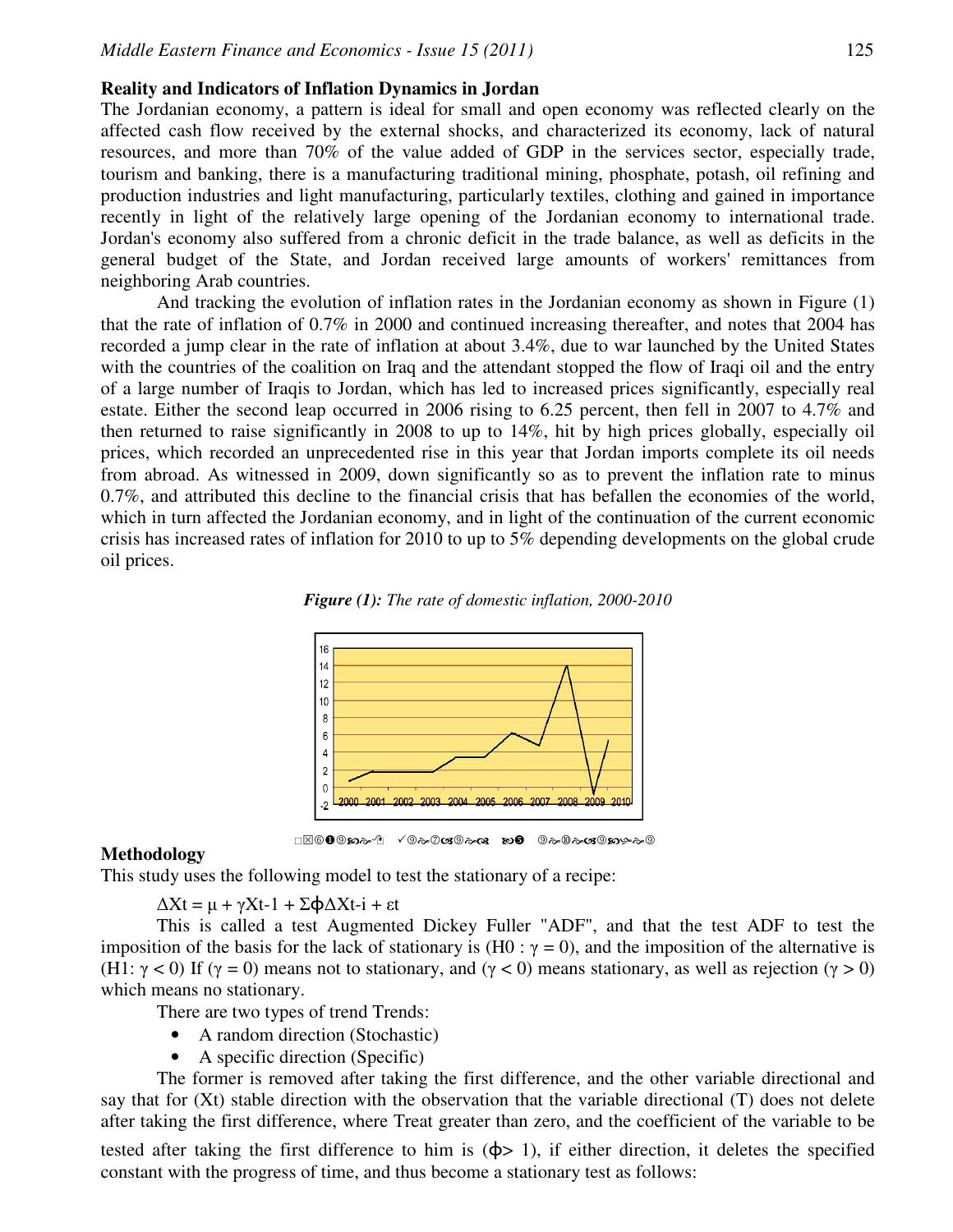$\Delta Xt = \mu + \beta T + \gamma Xt - 1 + \epsilon t$  (DF)

 $\Delta Xt = \mu + \beta T + \gamma Xt - 1 + \Sigma \phi \Delta Xt - I + \epsilon t$  (ADF)

Since the method of first difference may not be predicated on the issue of non-co integration of time series, then the test for co integration multi shows that even with the use of time series is still at the level, and the presence of integration of joint allows the use of (Error Correction Model "ECM"), which provides a methodology able to discuss the issue of lack of stationary when the time series level and neutralizes the possibility of estimating equation correlation is misleading.

And see all of the (Engle & Granger) to estimate model (ECM) is done through two steps:

- First step: is estimated co integration vector coefficients (Co-Integration) between the variables.
- Second step: using the error end product of this complementary relationship in the model of error correction.

If the variables were integrated and the same degree, it has long-term relationship can be estimated error correction model (ECM) is the most appropriate model for that motor (Dynamics) does not require a diagnosis of the structure is estimated in error correction and show consistent results.

The concept of correcting the error (Error Correction Model "ECM") is a way to correct the dependent variable, which depends not only on the level of the explanatory variables, but the deviation of explanatory variable on the scope of the relationship for the equilibrium of the variable.

Was the use of test analysis of the components of variance (Variance Decomposition) and to identify the amount of variance in predicting each variable that is attributable to the error prediction in the variable itself and the amount that is due to the error prediction in the explanatory variables other in the form of study, are usually analyzed the components of variance for every variable of the variables model and highlights the importance of analyzing the components of variation to show the relative importance of the impact of any sudden change (Shock) in every variable of the variables the model all the variables in the model and avoid the problem of the existence of impact of simultaneous errors (Contemporaneous) in the different variables in the model, are used to distribute Cholaski (Cholaski Decomposition)

Was applied test (Impulse Response Function), which works to track the time path of various shocks (Shocks) experienced by the different variables included in the model study and reflect how the response of each of these variables for any shaking or sudden shock in any variable in the form with the passage of time. It should be noted that both components of variance analysis and response function of the reaction are of great importance in the process of prediction.

## **Model Used**

DIt = α + β1IMt + β2Xt + β3GDPt + β4M2t + β5CEt + β6WRt + δDUt + εt Where: DIt: Inflation dynamics. IMt: imported inflation - imports.-Xt: Jordanian exports. GDPt: Gross domestic product Mt: money supply in the broad sense (M2). CEt: banking facilities. WRt: workers' remittances. DUt: dummy variable measures the external shocks. εt: random error.

$$
(\mathsf{DF})
$$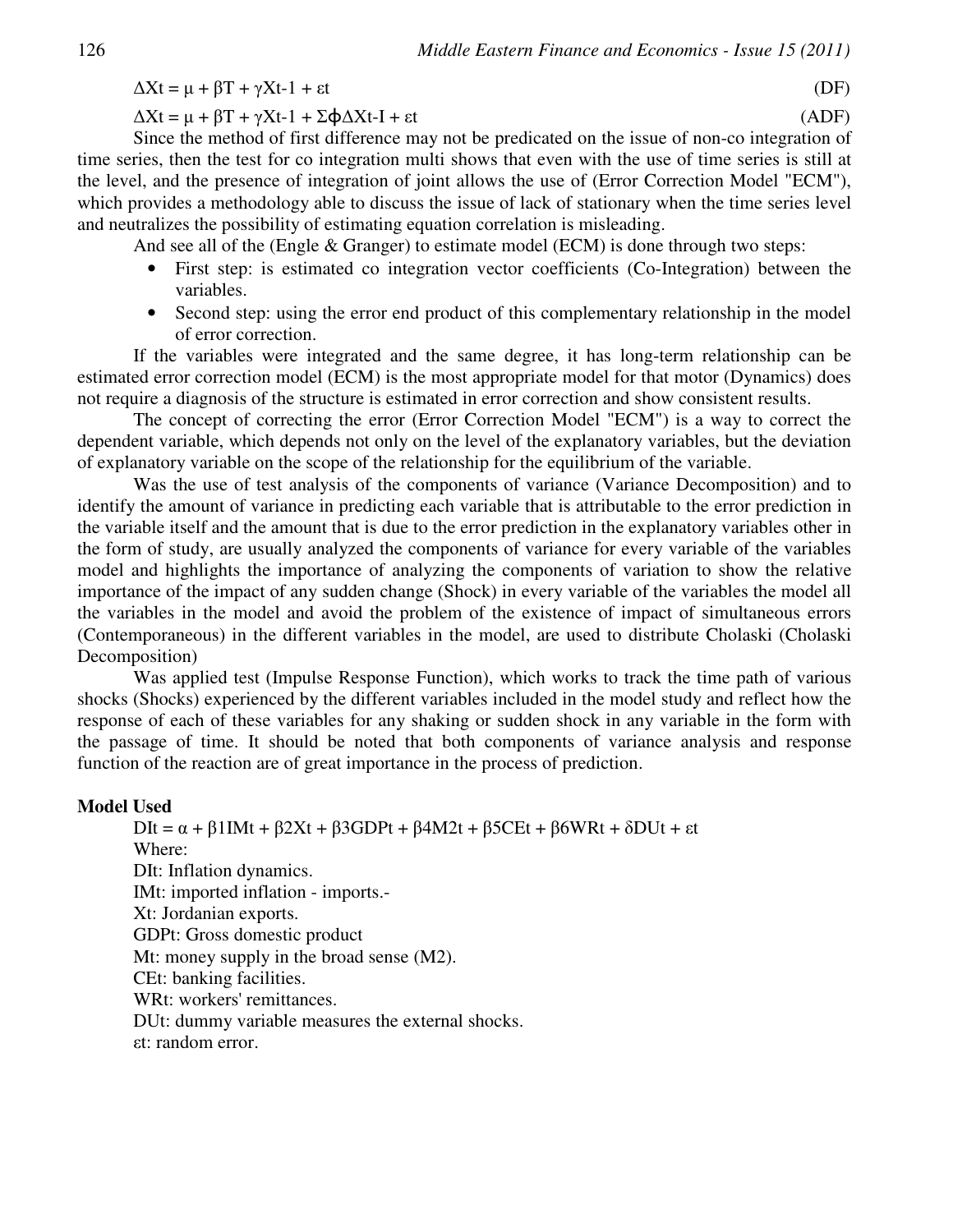# **Empirical Results Stationary Test (Unit Root Test)**

After testing Dickey - Fuller ADF test Phillips - Perron PP to test the stationary time series involved in the study model at the level (Level) and for the teams first (First difference), has been the analysis results in Table (1) that the results of (Unit Root Test) and the time series is still at the level of all variables as the critical value (1991, Mackinnon) at the level of significance of 5% (according to ADF - 2.941 according to PP -2.933) with the exception of dynamic inflation, according to ADF and PP, and when taking the first difference and re-test have shown that all time series are static at 5% level of significance and the results showed nihilistic rejection of the hypothesis of the difference at the first level of significance of 5%.

| <b>FIRST DIFFERENCE</b> |                       | <b>LEVEL</b> |         |                 |
|-------------------------|-----------------------|--------------|---------|-----------------|
| ADF                     | PP                    | <b>ADF</b>   | PP      | Variables       |
| $-6.47$                 | $-14.34$              | $-4.23$      | $-3.88$ | $DI_t$          |
| $-5.82$                 | $-5.81$               | O.04         | 0.084   | IM,             |
| $-4.20$                 | $-2.90$ <sup>**</sup> | $-1.68$      | $-0.83$ | $\Lambda_1$     |
| $-2.19$                 | $-11.95$              | $-0.59$      | $-0.27$ | $GDP_t$         |
| $-5.23$                 | $-5.24$               | 3.4          | 4.21    | $\rm M_{r}$     |
| $-3.83$                 | $-3.89$               | 0.35         | 0.86    | CE <sub>1</sub> |
| $-11.90$                | $-8.64$               | $-0.20$      | $-0.82$ | $WR_t$          |
| $-6.40$                 | $-6.40$               | $-1.61$      | $-1.60$ | DU              |

**Table 1:** Test results stationary time series

\*\* Significant at a level acceptable to 10%.

\* Source: prepared by the researcher - Output software EViews

| The critical values to Stationary Test by Mackinnon Critical Values are as follows: |  |  |  |
|-------------------------------------------------------------------------------------|--|--|--|
|                                                                                     |  |  |  |

| <b>FIRST DIFFERENCE</b> | <b>LEVEL</b> |           |
|-------------------------|--------------|-----------|
| $-3.621$                | $-3.615$     |           |
| $-2.943$                | $-2.941$     | ADF       |
| $-2.610$                | $-2.609$     |           |
| $-3.600$                | $-3.596$     |           |
| $-2.935$                | $-2.933$     | <b>PP</b> |
| $-2.605$                | $-2.604$     |           |

**Source**: prepared by the researcher - Output software EViews

# **Johansen Co-Integration Test**

Results showed the root of unity that all variables are static when the first difference (1) I point (Engle &Granger) that the lack of sleep time series at the level does not negate the existence of linear relationship long-term relationship between variables and thus can test co integration were used test Johansen integration joint Johansen Co-integration Test was applied to the model study where the built in table (2) test results for co integration between the dynamics of inflation and imported inflation and the national exports and gross domestic product (GDP) and money supply in the broad sense, credit facilities and workers' remittances and external shocks, the data on a quarterly basis for 2000 : 1 to 2010:3, and the results showed rejection of the hypothesis nihilism of four vectors integrated (i.e., the presence of four long-term relationships) and the results indicate rejection of the hypothesis that there is no integration of joint, and that there are three vectors integrated at least suggests a long-term relationship between variables, and where will reject the hypothesis of lack of integration by Engle and Granger model are used to correct the error.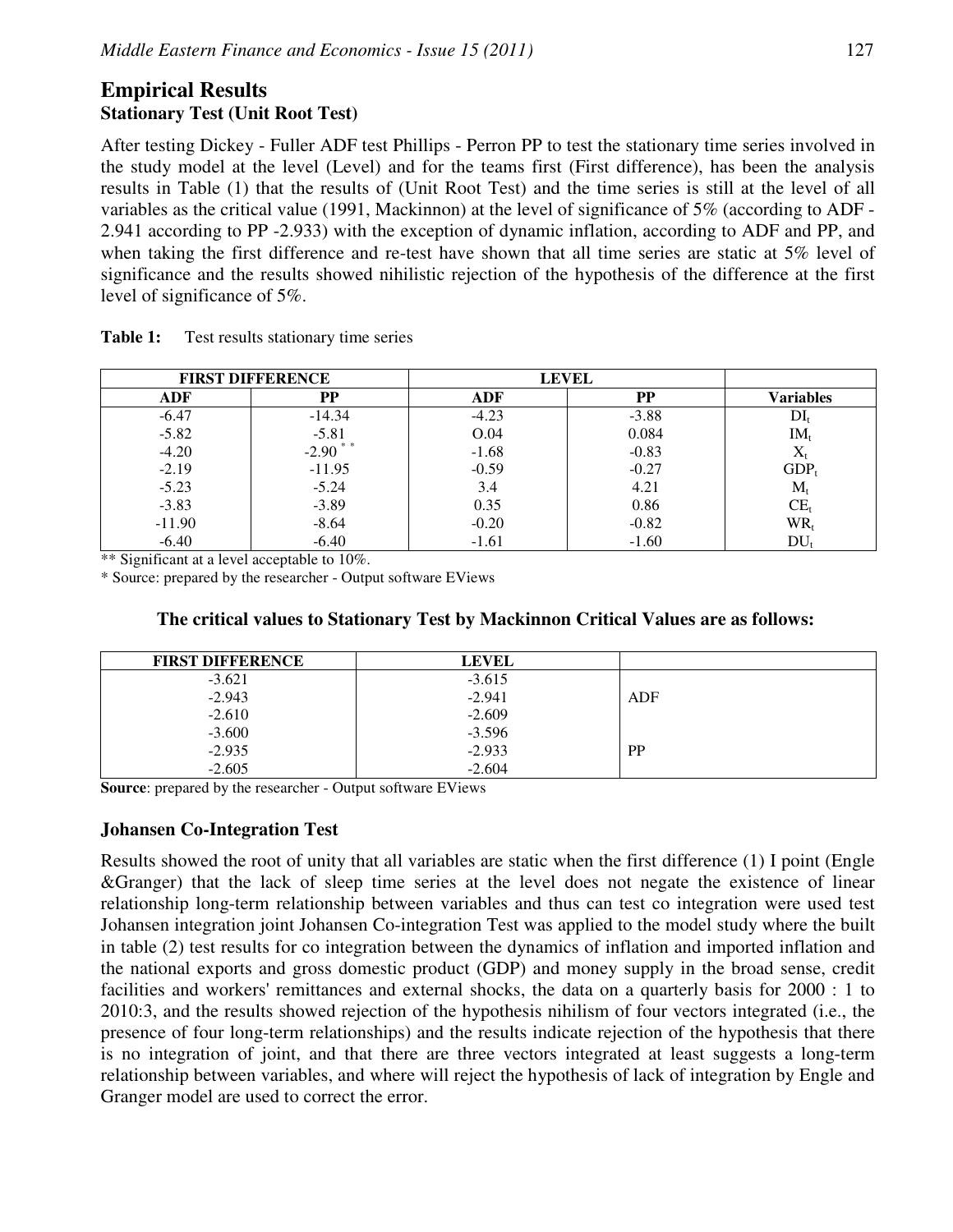| <b>Hypothesized No.</b><br>of $CE(s)$ | <b>Eigenvalue</b> | <b>Trace Statistic</b> | 0.05 Critical Value | $Prob.**$ |
|---------------------------------------|-------------------|------------------------|---------------------|-----------|
| None $*$                              | 0.850321          | 271.0104               | 159.5297            | 0.0000    |
| At most $1 *$                         | 0.749838          | 193.1407               | 125.6154            | 0.0000    |
| At most $2 *$                         | 0.719799          | 136.3293               | 95.75366            | 0.0000    |
| At most $3 *$                         | 0.605154          | 84.16706               | 69.81889            | 0.0023    |
| At most 4                             | 0.379723          | 46.06742               | 47.85613            | 0.0729    |
| At most 5                             | 0.363636          | 26.48625               | 29.79707            | 0.1148    |
| At most 6                             | 0.167464          | 7.954905               | 15.49471            | 0.4702    |
| At most 7                             | 0.010686          | 0.440470               | 3.841466            | 0.5069    |

**Table 2:** Results for Johansen Co-integration Test of the dynamics of inflation

*Trace test indicates 4 cointegrating eqn(s) at 0.05 the level* 

*\* denotes rejection of the hypothesis at the 0.05 level* 

*\*\*Mackinnon - Haug - Michelis (1999) p-values* 

*\*\*\* Source: prepared by the researcher - Output software EViews* 

### **The Results of Regression Error Correction Model of Inflation Dynamics**

The estimated model of the study (model dynamic inflation) using the model error correction (ECM) procedures were followed and the method of (Hendry & Ericson, 1991) to estimate the model error correction following a procedure called (General to Specific procedures) to reach the estimate the final version of each model.

Although the explanatory power of the model is high and statistically acceptable but it must recognize that the use of differences in the form of error correction adversely affects the value of (R2 ) .

The estimated inflation dynamics the equation and all variables were statistically acceptable at the level of significance less than 5% with the exception of money supply in the broad sense (M2) which means that it is moral.

Showed that the impact of national exports to a positive inflation dynamic and increasing national exports by 1% increases inflation dynamics by 0.27% and was little flexibility in periods of slow down in the short term.

The impact of the credit facilities at the delay and a positive one but it was not flexible increase in credit facilities increased by more than 1% from 0.13% inflation dynamics in the short term.

And showed appreciation that the positive effect of imports when the delay and any one that the increase in the growth of imports by more than 1% of inflation dynamics by 0.73% in the short term.

The GDP was a negative impact upon the period of delay and one that any growth in GDP by 1% would reduce inflation dynamics by 0.32%, which is inelastic in the short term.

And showed the money supply in the broad sense (M2) no effect on inflation dynamics in spite of the increased rates of growth of money supply (M2) during the study period with no significant inflationary effects, and is due to the significant growth in net foreign assets as a result of receipt of the United Nations Compensation for Jordanians returning from Kuwait and the deposit of the UAE and the International Monetary Fund large amounts in the Central Bank as well as privatization proceeds and compensation of the United Nations in 2000, and increased capital flows (FDI), especially in the aftermath of the war in Iraq and increase the credit facilities largely as a result of increased demand and increased economic activity in Jordan and the private housing sector. Workers 'remittances also showed a positive impact on the dynamics of inflation so that workers' remittances increased by more than 1% of the dynamics of inflation by 0.17% when the period of delay and one in the short term.

The dummy variable which reflects the impact of external shocks of the war on Iraq has shown a positive impact despite the weakness of its effect as an increase in impact of external shocks by more than 1% of the dynamics of inflation by 0.06% at three periods of delay in the short term.

Either correct the error limit is ECTdi negative signal as expected it has an impact on the balance in the long term, and the speed of adjustment to reach the long term is 0.064030 that is approximately 6% of the causes of imbalances disappear after a quarter of the year, and noted that the standard error of the equation is very small.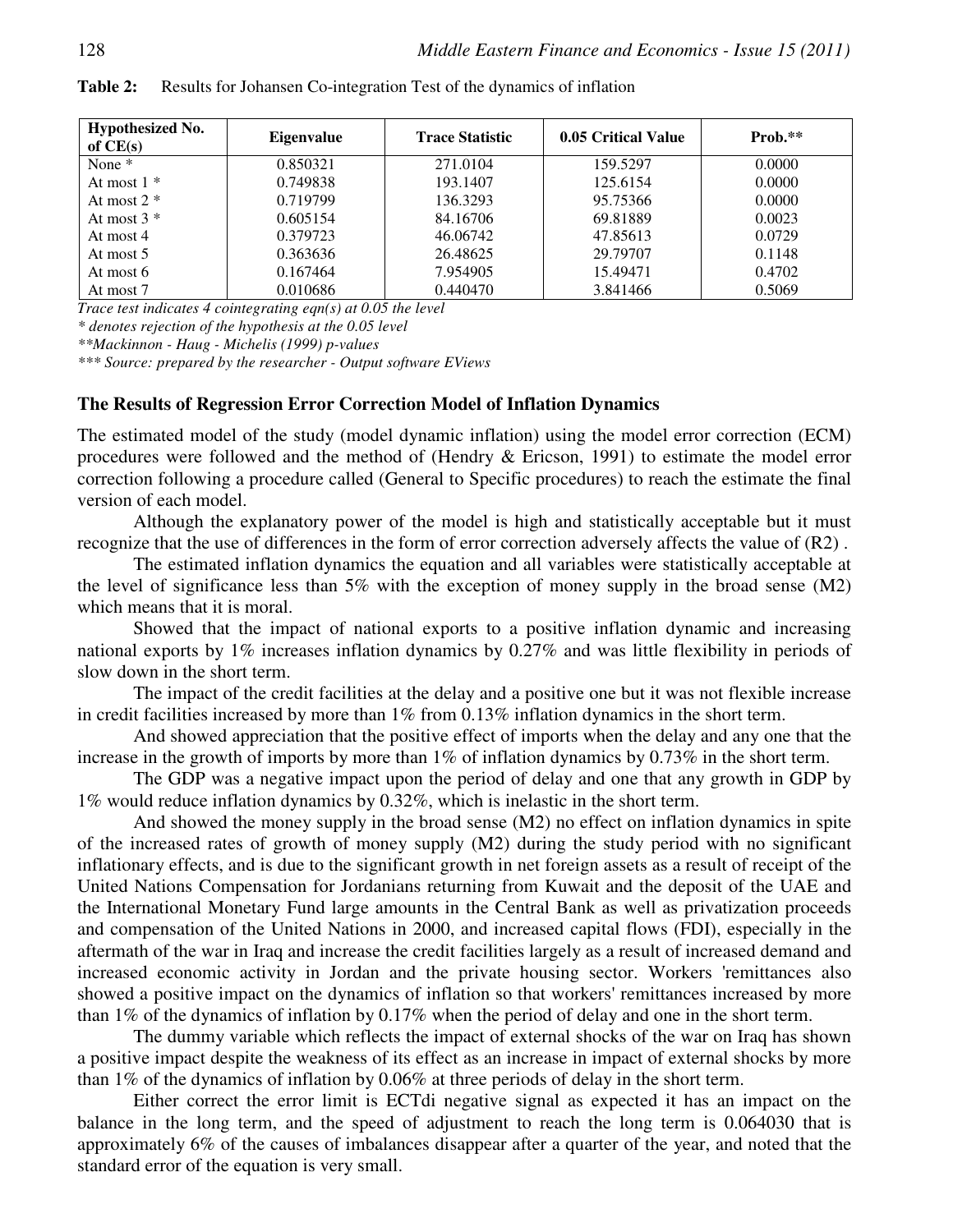| <b>Dependent Variable: D(DI)</b>                   |                    |                   |                          |             |
|----------------------------------------------------|--------------------|-------------------|--------------------------|-------------|
| <b>Method: Least Squares</b>                       |                    |                   |                          |             |
| Date: 03/27/11 Time: 03:41                         |                    |                   |                          |             |
| Sample (adjusted): 2001Q1 2010Q3                   |                    |                   |                          |             |
| <b>Included observations: 39 after adjustments</b> |                    |                   |                          |             |
| <b>Variable</b>                                    | <b>Coefficient</b> | <b>Std. Error</b> | t-Statistic              | Prob.       |
| C                                                  | 0.053875           | 0.017334          | 3.108163                 | 0.0036      |
| $D(X(-2))$                                         | 0.268657           | 0.052228          | 5.143937                 | 0.0000      |
| $D(CE(-1))$                                        | 0.129960           | 0.028029          | 4.636568                 | 0.0000      |
| $D(DU(-3))$                                        | 0.056586           | 0.017729          | 3.191752                 | 0.0029      |
| $D(GDP(-1))$                                       | $-0.317804$        | 0.118370          | $-2.684844$              | 0.0106      |
| $D(IM(-2))$                                        | 0.729859           | 0.209607          | 3.482034                 | 0.0013      |
| $D(M2(-2))$                                        | $-0.699101$        | 0.405834          | $-1.722626$              | 0.1070      |
| $D(WR(-1))$                                        | 0.165811           | 0.068195          | 2.431431                 | 0.0200      |
| $RESID01(-1)$                                      | $-0.064030$        | 0.031237          | $-2.049794$              | 0.0472      |
| <b>R-squared</b>                                   | 0.721950           |                   | Mean dependent var       | 0.014940    |
| <b>Adjusted R-squared</b>                          | 0.646802           |                   | S.D. dependent var       | 0.036742    |
| S.E. of regression                                 | 0.021836           |                   | Akaike info criterion    | $-4.612473$ |
| Sum squared resid                                  | 0.017642           |                   | <b>Schwarz criterion</b> | -4.183657   |
| Log likelihood                                     | 121.6994           |                   | <b>F</b> -statistic      | 9.606974    |
| <b>Durbin-Watson stat</b>                          | 1.844116           |                   | Prob(F-statistic)        | 0.000000    |

**Table 3:** The results of Regression error correction

**\* Source:** prepared by the researcher - Output software EViews

#### **The Results of Variance Decomposition**

This test is used to find out how much variance in the prediction of each variable to predict the return to the error in the variable itself and the amount of revenue to the wrong prediction in the other variables. When applying this test on the variables:

Imported inflation, national exports, GDP, money supply in the broad sense, credit facilities, workers' remittances, and external shocks with the dynamics of inflation has been obtained on the results of analysis of variance variable dynamics of inflation shown in the table No. (4), showing the results of Table (4 ) that when analyzing the components of the dynamic contrast inflation explains 100% of the components of variation in the first period when the shock by a standard deviation of one in the variable itself, and take back down out of reach in the second period to 75.11% of the error prediction of the variability, while about 9.20% and 12.81% and 0.29% and 0.68% and 0.005% and 0.015% and 1.88% of error in predicting the dynamic contrast is due to inflation, imported inflation, exports and national GDP and broad money and credit facilities and workers' remittances and external shocks, respectively. This means that during the second period can change the dynamics of inflation explain about 75.11% of the forecast error in the dynamics of inflation itself, while the changes in national exports explain about 12.81% of the forecast error in inflation followed by dynamic changes in imported inflation, which explain about 9.20% of forecast error in inflation dynamics, and changes in the external shocks that explain about 1.88% of the forecast error in the dynamics of inflation, followed by the change in money supply, which explains about 0.68% of the forecast error in the dynamics of inflation, followed by the change in GDP, which explains 0.29 % of the forecast error in the dynamics of inflation, followed by a change of 0.015% of the forecast error in the dynamics of inflation and, finally, can the changes in credit facilities in the interpretation of only 0.005% of the forecast error in the dynamics of inflation. While noting the increase in the proportion attributable to imported inflation, national exports, GDP, money supply, credit facilities, workers' remittances and external shocks during the third period of up to about 11.71% and 16.64% and 1.01% and 2.08% and 0.72% and 1.86% and 3.57% respectively, and then continue to fluctuate with a tendency to increase that up to about 26.55% and 15.64% and 5.87% and 2.38% and 1.03% and 2.16% and 3.68% respectively in the period of the tenth. As is also noted that imported inflation is ranked first in terms of impact on the dynamics of inflation in this period followed the national exports, and GDP, and external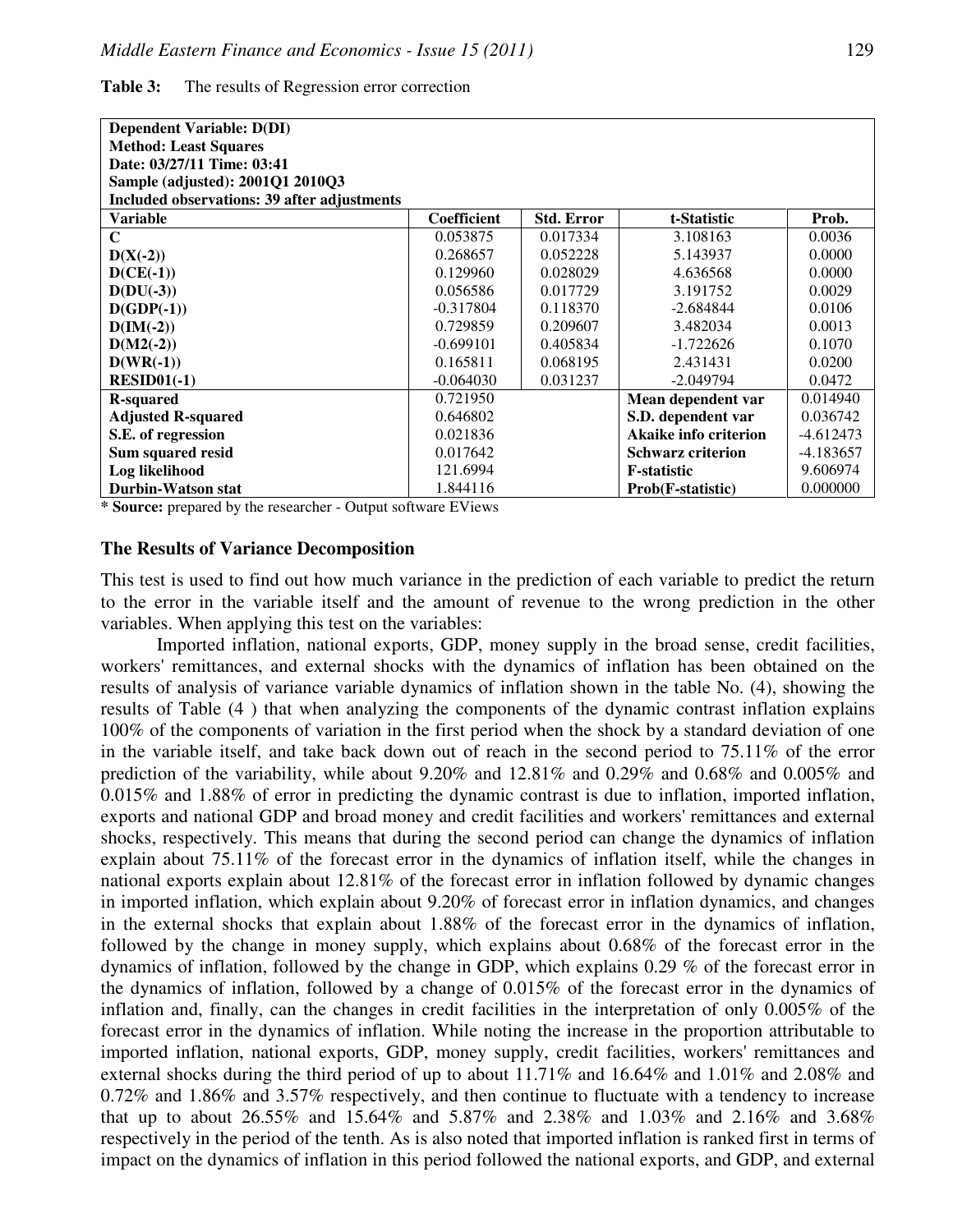shocks, then money supply, and workers' remittances and finally credit facilities.The analysis of the components of variance clearly shows that the relative importance of national exports in interpreting the dynamics of inflation are the largest in the short term, which runs for three years, followed by the relative importance of imported inflation, and external shocks, then money supply, followed by workers' remittances and GDP while the relative importance Credit facilities are the least in the interpretation of changes in the dynamics of inflation. In the long run, these relative importance are subject to certain changes, which occupies the imported inflation ranked first followed by the relative importance of national exports and GDP, and external shocks followed by money supply in its broadest sense, and workers' remittances, while the remainder of this relative importance of the credit facility is at least in the interpretation of changes in inflation dynamics.

| Period | DI     | IM     | X      | <b>GDP</b> | M      | CЕ     | WR     | DU     |
|--------|--------|--------|--------|------------|--------|--------|--------|--------|
|        | 100.00 | 0.0000 | 0.0000 | 0.0000     | 0.0000 | 0.0000 | 0.0000 | 0.0000 |
|        | 75.113 | 9.2049 | 12.807 | 0.2908     | 0.6824 | 0.0047 | 0.0145 | 1.8814 |
|        | 62.405 | 11.708 | 16.640 | 1.0087     | 2.0786 | 0.7243 | 1.8631 | 3.5703 |
| Δ      | 61.833 | 10.926 | 17.440 | 2.2246     | 1.8845 | 0.6515 | 1.8344 | 3.2036 |
|        | 53.931 | 20.315 | 15.184 | 1.9884     | 1.6613 | 0.7981 | 2.6537 | 3.4674 |
|        | 47.072 | 27.736 | 13.645 | 3.0583     | 1.6764 | 1.1177 | 2.4389 | 3.2534 |
|        | 44.010 | 27.224 | 14.320 | 5.8389     | 2.0065 | 1.0462 | 2.3067 | 3.2454 |
| 8      | 43.326 | 26.759 | 14.715 | 6.1619     | 2.3042 | 1.0791 | 2.2490 | 3.4047 |
| Q      | 43.292 | 26.221 | 15.196 | 6.0267     | 2.3806 | 1.0548 | 2.2104 | 3.6171 |
| 10     | 42.694 | 26.552 | 15.636 | 5.8659     | 2.3848 | 1.0290 | 2.1593 | 3.6775 |

| Table 3: |  | The Results of Variance Decomposition |  |
|----------|--|---------------------------------------|--|
|----------|--|---------------------------------------|--|

**\* Source:** prepared by the researcher - Output software EViews

#### **The Results of Impulse Response Function**

This means the test track the time path of the sudden changes that can be exposed to different variables of the model and how other variables respond to any sudden change in any variable of the model variables of the study. And figure no. (2) Shows Impulse Response Function of inflation dynamics to a sudden change rate of one standard deviation in each of the imported inflation, national exports, gross domestic product, the broad money supply, credit facilities, workers' remittances, and external shocks.

Is clear from Figure no. (2) That imported inflation has a positive effect on inflation dynamics and the effect lasts for four years. So that any sudden change in the amount of imported inflation and a standard deviation of a single positively affect inflation dynamics and the effect lasts for four years and then begins to recede. As for the variable of national exports, the positive effect starts after the fifth year so that any sudden change in national exports amounting to one standard deviation and a positive impact on inflation dynamics, but this effect to not be shown directly but after five years. As for the variable GDP, then the height leads to lower inflation dynamics and continues to this effect for more than five years and then fade the effect after the sixth year and found Impulse Response Function that any sudden change rate of a standard deviation of one in the gross domestic product (GDP) adversely affect inflation dynamics for five years and then this becomes a non-significant effect after the fifth year. As for changing the money supply in the broad sense has made the outcome is moral and it is compatible with test regression error correction, while for the credit facilities, the impact on inflation dynamics is positive, very limited so that any sudden change rate of a standard deviation of one affects positively on inflation dynamics and continues to this effect for a short period only.

As for the changing workers 'remittances, the impact was small and positive start after the second year and fades in the long term so that any sudden change in workers' remittances amounting to one standard deviation and a positive impact in inflation dynamics, but this effect is not directly but appears after two years. As for external shocks, the positive impact is little in the short term inflation dynamics appears after the fourth year, and was compatible with the results of previous tests, so that any sudden change in the external shocks of standard deviation of one affects positively on inflation dynamics, but this effect is not directly but appear after four years.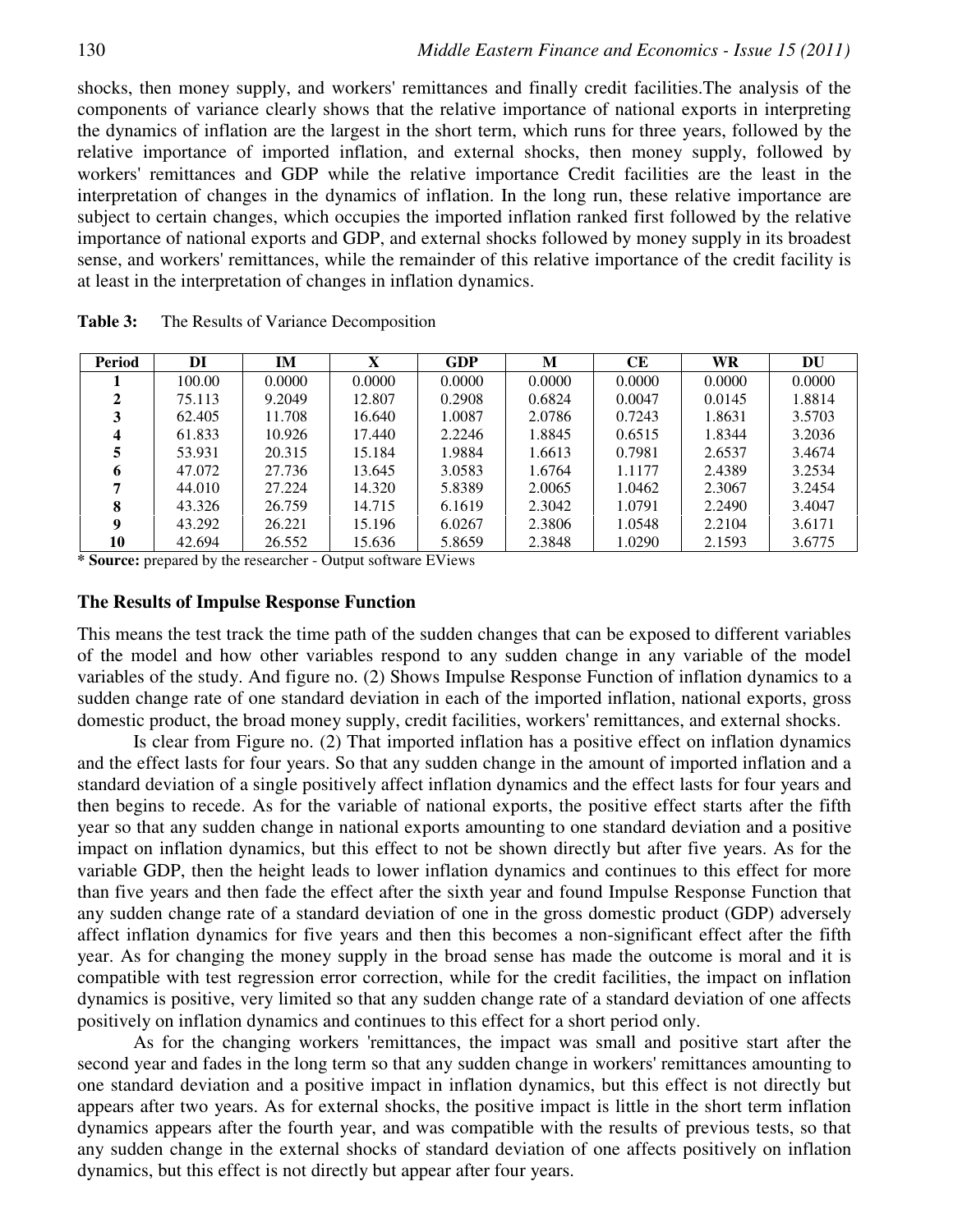

### **Figure2:** Impulse Response Function of Inflation Dynamics

**Source:** prepared by the researcher - Output software EViews

# **Recommendations**

In light of the foregoing, this study recommends the following:

- 1. The need to reduce oil imports to finding alternative goods such as shale oil available in Jordan and to accelerate the practical application of the draft nuclear energy for peaceful purposes as an alternative to oil imports.
- 2. Work to achieve internal balance by diversifying and increasing exports of Jordan, after filling a need of the local market, and not at its expense.
- 3. Direct investment and expand and create new job opportunities in the Jordanian labor market towards productive projects, especially with low cost such as agricultural projects, and after that the results of the study showed an inverse relationship between GDP and inflation dynamics.
- 4. Take action to achieve an increase in the value of domestic savings by increasing the size of GDP and higher rates of annual growth rates of annual growth of total final consumption.
- 5. Create incentive procedures to guide the credit facilities to productive projects and long-term.
- 6. Promote policies that would increase foreign investment in domestic productive sectors.
- 7. The need to combat the serious implications of the phenomenon of inflation on the Jordanian society, and try as much as possible the integration and the creation of a rapprochement between the various constituent layers of the society, and to eliminate manifestations of administrative and financial corruption.
- 8. Need to give sufficient weight to the standard and predictive studies regarding various economic phenomena and take their results very seriously.

# **References**

- [1] Abdullah Almounsor," Inflation Dynamics in Yemen: An Empirical Analysis ", IFM working paper, Middle East and central Asia Department, val.10, no.144, 2010.
- [2] Nathan Porter, "Price Dynamics in China", IMF Working Paper, Asia and Pacific Department, val.10, No.221, 2010.
- [3] Ibrahim Saif & David M.DeBarolo, "The Iraq War's Impact on Growth and Inflation in Jordan", Center for Strategic Studies, University of Jordan, 2007.